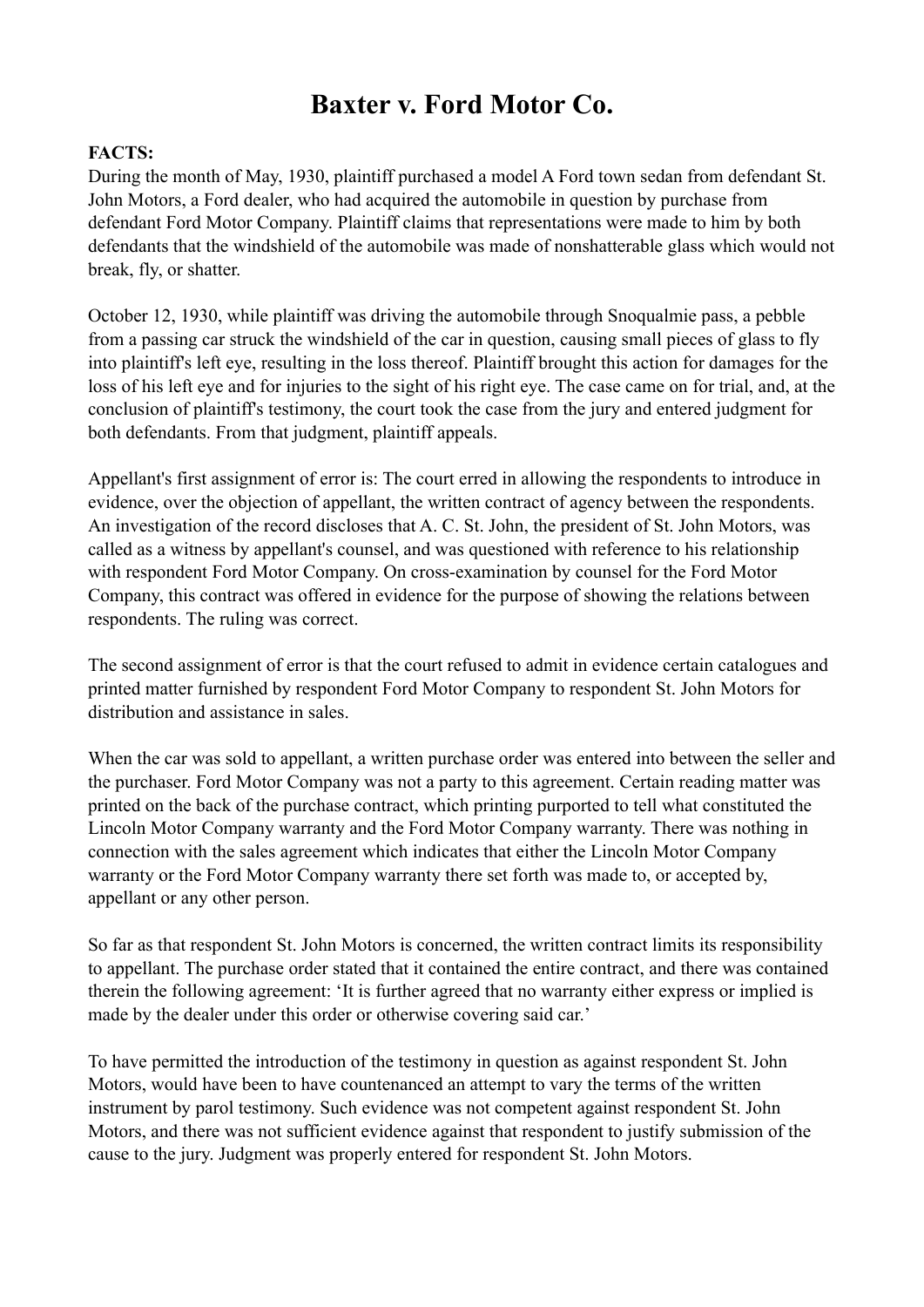Contained in such printed matter were statements which appellant maintains constituted representations or warranties with reference to the nature of the glass used in the windshield of the car purchased by appellant. A typical statement, as it appears in appellant's exhibit for identification No. 1, is here set forth:

'Triplex Shatter-Proof Glass Windshield. All of the new Ford cars have a Triplex shatter-proof glass windshield-so made that it will not fly or shatter under the hardest impact. This is an important safety factor because it eliminates the dangers of flying glass-the cause of most of the injuries in automobile accidents. In these days of crowded, heavy traffic, the use of this Triplex glass is an absolute necessity. Its extra margin of safety is something that every motorist should look for in the purchase of a car-especially where there are women and children.'

#### **Issue:**

Whether the trial court erred in refusing to admit in evidence, as against respondent Ford Motor Company, the catalogues and printed matter furnished by that respondent to respondent St. John Motors to be distributed for sales assistance.

#### **Rule:**

Mazetti v. Armour & Co., 75 Wash. 622, 135 P. 633, 634, 48 L. R. A. (N. S.) 213, Ann. Cas. 1915C, 140, was a case brought against Armour & Co. by proprietors of a restaurant. The complaint alleged that in the course of their business they purchased from the Seattle Grocery Company a carton of cooked tongue, relying upon the representations of Armour & Co. that its goods were pure, wholesome, and fit food for human beings; that in the center of the carton was a foul, filthy, nauseating, and poisonous substance; that during the due course of trade plaintiffs served one of their patrons a portion of the tongue, the customer ate of it, became sick and nauseated, and proceeded publicly to denounce service of such foul and poisonous food; that the incident became generally known; that plaintiffs had no knowledge of or means of learning the character of the food served; that its condition could not be discovered until it was served for use; and that, as a result thereof, plaintiffs were damaged. The trial court sustained a demurrer to the complaint. In the course of an opinion reversing the case, the court said:

'It has been accepted as a general rule that a manufacturer is not liable to any person other than his immediate vendee; that the action is necessarily one upon an implied or express warranty, and that without privity of contract no suit can be maintained; that each purchaser must resort to his immediate vendor. To this rule certain exceptions have been recognized: (1) Where the thing causing the injury is of a noxious or dangerous kind. (2) Where the defendant has been guilty of fraud or deceit in passing off the article. (3) Where the defendant has been negligent in some respect with reference to the sale or construction of a thing not imminently dangerous.

Since the rule of caveat emptor was first formulated, vast changes have taken place in the economic structures of the English speaking peoples. Methods of doing business have undergone a great transition. Radio, billboards, and the products of the printing press have become the means of creating a large part of the demand that causes goods to depart from factories to the ultimate consumer. It would be unjust to recognize a rule that would permit manufacturers of goods to create a demand for their products by representing that they possess qualities which they, in fact, do not possess, and then, because there is no privity of contract existing between the consumer and the manufacturer, deny the consumer the right to recover if damages result from the absence of those qualities, when such absence is not readily noticeable.

'An exception to a rule will be declared by courts when the case is not an isolated instance, but general in its character, and the existing rule does not square with justice. Under such circumstances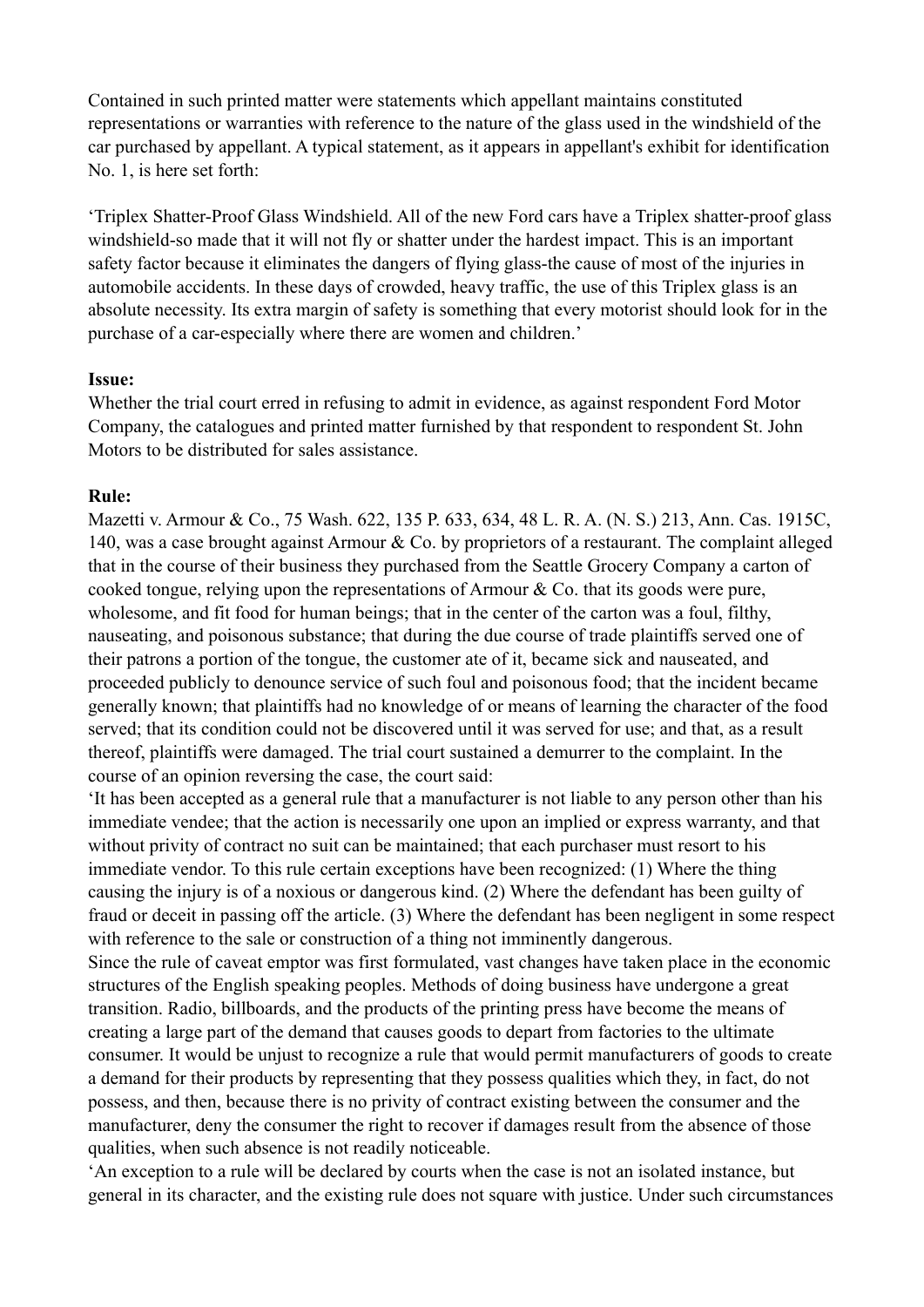a court will, if free from the restraint of some statute, declare a rule that will meet the full intendment of the law'

The instrument in question was devoid of any provision which would have given appellant the right to sue the Lincoln Motor Company or the Ford Motor Company, if privity of contract be a condition precedent to a suit predicated on misrepresentations perpetrated by a manufacturer upon the public, resulting in the sale of products put forth as possessing qualities which the victim of such misrepresentations later discovers, to his damage, were lacking. Hence, respondent Ford Motor Company cannot successfully maintain that, so far as appellant is concerned, its warranties to appellant were set forth in the purchase agreement between appellant and the respondent dealer.

## **Application:**

"Although the cases differ in their reasoning, all agree that there is a liability in such cases irrespective of any privity of contract in the sense of immediate contract between the parties.

"To the old rule that a manufacturer is not liable to third persons who have no contractual relations with him, for negligence in the manufacture of an article, should be added another exception — not one arbitrarily worked by the courts — but arising, as did the three to which we have heretofore alluded, from the changing conditions of society. An exception to a rule will be declared by courts when the case is not an isolated instance, but general in its character and the existing rule does not square with justice.

Under such circumstances, a court will, if free from the restraint of some statute, declare a rule that will meet the full intendment of the law. No case has been cited that is squarely in point with the instant case, but there is enough in the adjudged cases to warrant us in our conclusion.

"We would be disposed to hold on this question that, where sealed packages are put out and it is made to appear that the fault, if any, is that of the manufacturer, the product was intended for the use of all those who handle it in trade as well as those who consume it."

In the case at bar ,the automobile was represented by the manufacturer as having a windshield of nonshatterable glass 'so made that it will not fly or shatter under the hardest impact.' An ordinary person would be unable to discover by the usual and customary examination of the automobile whether glass which would not fly or shatter was used in the windshield. In that respect the purchaser was in a position similar to that of the consumer of a wrongly labeled drug, who has bought the same from a retailer, and who has relied upon the manufacturer's representation that the label correctly set forth the contents of the container. For many years it has been held that, under such circumstances, the manufacturer is liable to the consumer, even though the consumer purchased from a third person the commodity causing the damage.

The rule in such cases does not rest upon contractual obligations, but rather on the principle that the original act of delivering an article is wrong, when, because of the lack of those qualities which the manufacturer represented it as having, the absence of which could not be readily detected by the consumer, the article is not safe for the purposes for which the consumer would ordinarily use it.

The vital principle present in the case of Mazetti v. Armour & Co., supra, confronts us in the case at bar. In the case cited the court recognized the right of a purchaser to a remedy against the manufacturer because of damages suffered by reason of a failure of goods to comply with the